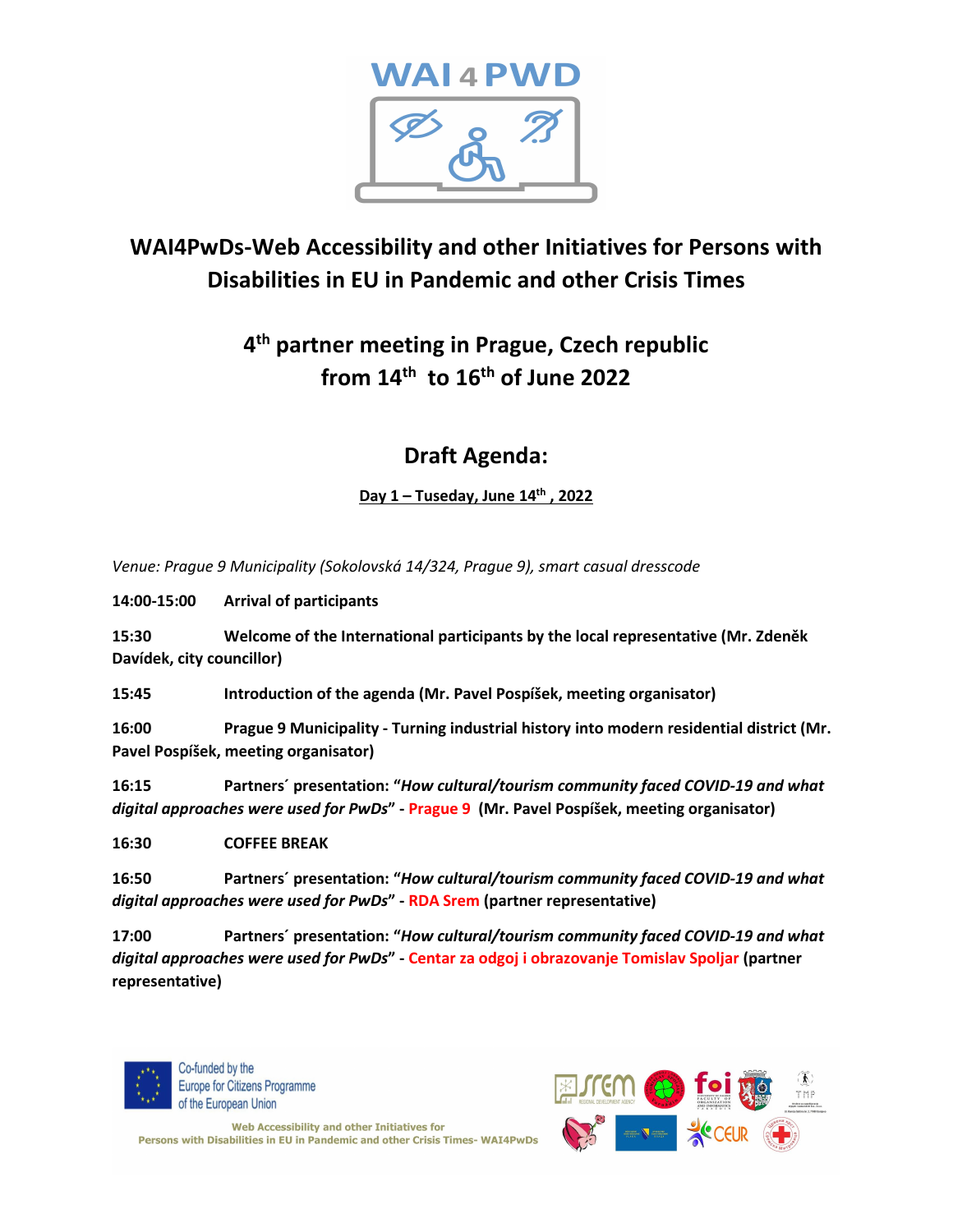

**17:10 Partners´ presentation: "***How cultural/tourism community faced COVID-19 and what digital approaches were used for PwDs***" - SVEUCILISTE U ZAGREBU, FAKULTET ORGANIZACIJE I INFORMATIKE (partner representative)**

**17:20 Partners´ presentation: "***How cultural/tourism community faced COVID-19 and what digital approaches were used for PwDs***" - CHANCE Association for People with Intellectual Disabilities (partner representative)**

**17:30 Day 1 Wrap-Up, Q&As**

**- departure to the hotels and free time**

**19:30 Social Dinner**

### **Day 2 – Wednesday, June 15 th , 2022**

*Venue: Prague 9 Municipality (Sokolovská 14/324, Prague 9), smart casual dresscode*

**9:30 - 10:00 Registration of participants**

**10:00 Partners´ presentation: "***How cultural/tourism community faced COVID-19 and what digital approaches were used for PwDs***" - TMP Drustvo za zaposljavanje slijepih i slabovidnih lica d.o.o (partner representative)**

**10:10 Partners´ presentation: "***How cultural/tourism community faced COVID-19 and what digital approaches were used for PwDs***" -RED CROSS SREMSKA MITROVICA (partner representative)**

**10:20 Partners´ presentation: "***How cultural/tourism community faced COVID-19 and what digital approaches were used for PwDs***" - Vlada Brčko distrikta BIH (partner representative)**

**10:30 Partners´ presentation: "***How cultural/tourism community faced COVID-19 and what digital approaches were used for PwDs***" - CENTAR ZA EKONOMSKO UNAPREDJENJE ROMA (partner representative)**

**10:40 COFFEE BREAK**



Co-funded by the **Europe for Citizens Programme** of the European Union



Web Accessibility and other Initiatives for Persons with Disabilities in EU in Pandemic and other Crisis Times-WAI4PwDs